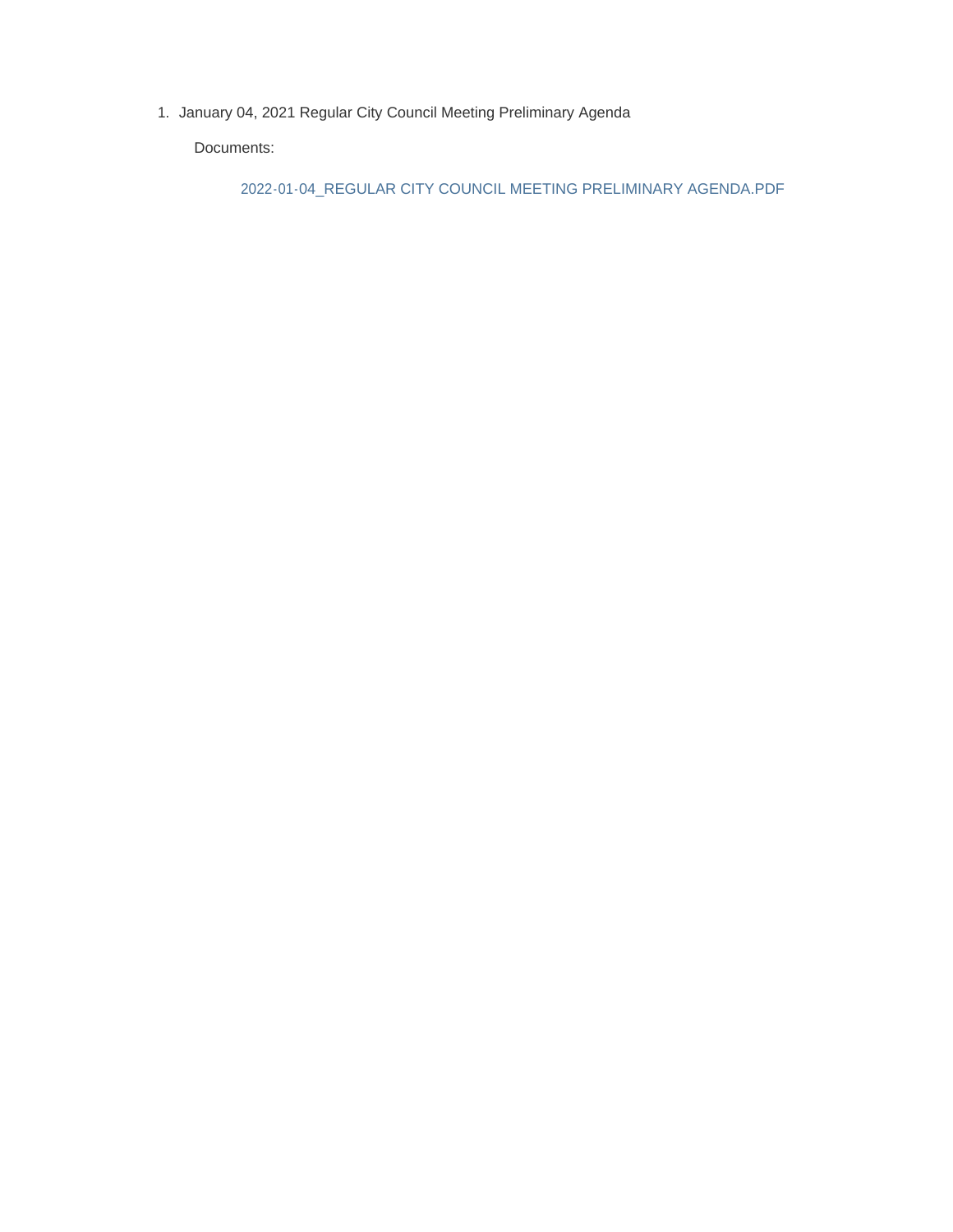

MAYOR Michael C. Taylor

City Council Chambers City Hall 40555 Utica Road Phone 586.446.CITY

#### COUNCIL MEMBERS

Liz Sierawski, Mayor Pro Tem Deanna Koski Michael V. Radtke Jr. Maria G. Schmidt Henry Yanez Barbara A. Ziarko

# PRELIMINARY AGENDA FOR REGULAR CITY COUNCIL MEETING

## Tuesday January 04, 2022

## 7:00 PM

- 1. CALL TO ORDER
- 2. PLEDGE OF ALLEGIANCE AND INVOCATION
- 3. ROLL CALL
- 4. APPROVAL OF AGENDA
- 5. REPORT FROM CITY MANAGER
- 6. PUBLIC HEARINGS
	- A. To hold a public hearing regarding the city's five year Parks, Recreation, and Non-Motorized Master Plan (Presentation Kyle Langlois, Parks and Recreation Director).
- 7. ORDINANCE INTRODUCTION
	- A. To consider introduction of an ordinance to amend Chapter 25 of the City Code by adding Article I to prohibit discrimination in housing, employment and public accommodations (Presentation - )
- 8. ORDINANCE ADOPTIONS
	- A. To adopt the first amendment to the Appropriations Ordinance for the 2021/22 fiscal year.
- 9. **CONSENT AGENDA** 
	- A. December 21, 2021 Meeting Minutes
	- B. Bill Listing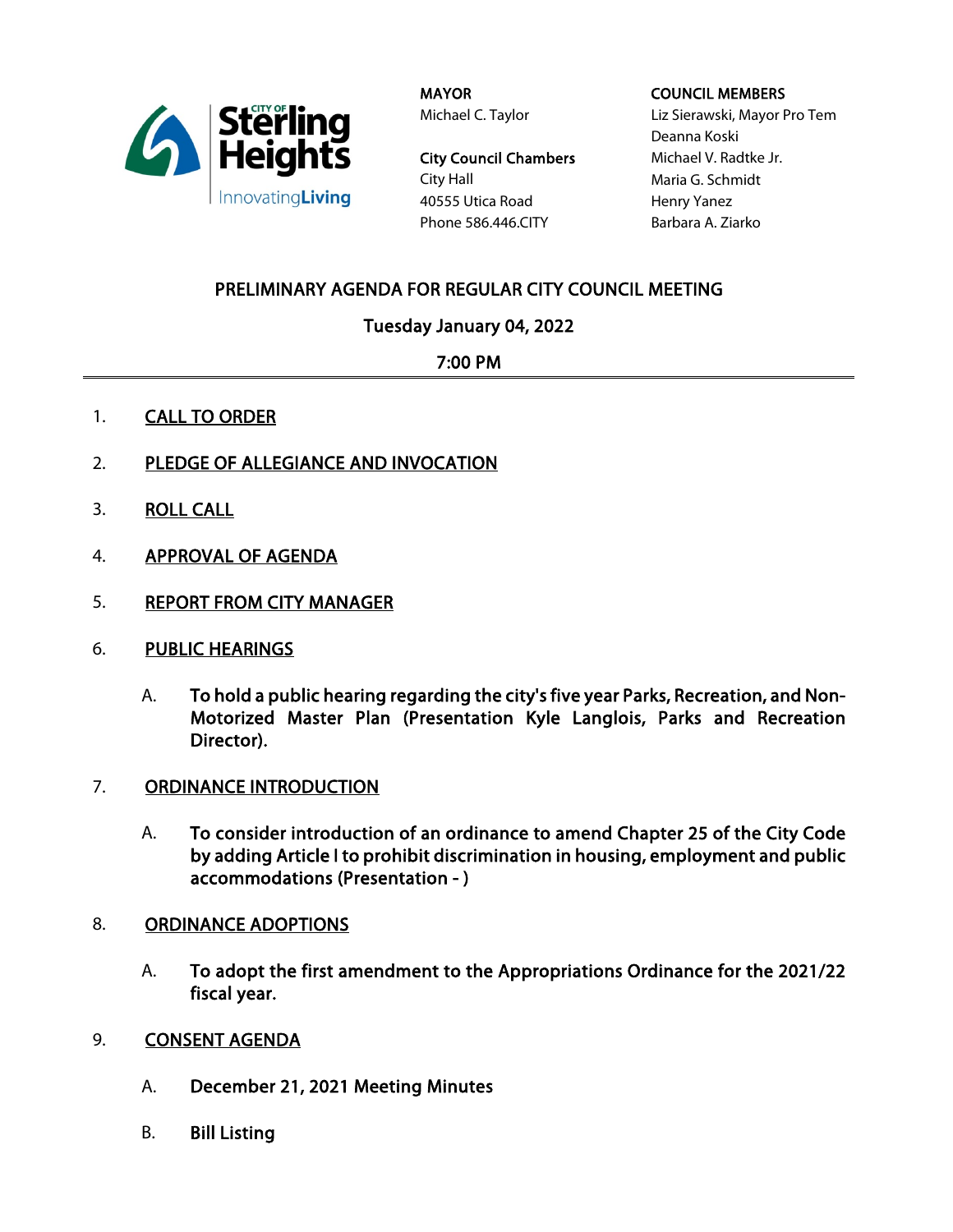- C. To approve a Purchase Agreement between the City of Sterling Heights and DTE Electric Company to facilitate a city-wide conversion of existing high-energy street lights to LEDs in the amount of \$527,217.00.
- D. To approve an agreement to authorize and maintain a proposed 1.35 mile nonmotorized recreational gravel trail along the north side of the Red Run Drain and Sterling Relief Drain, between Metropolitan Parkway and Schoenherr Road; and to grant a temporary construction easement to the Sterling Relief Drain Drainage District to allow for construction of said trail and plantings.
- E. To approve a Clinton River Maintenance Agreement between the City of Sterling Heights and Outdoor Escorts, LLC, d/b/a Clinton River Canoe & Kayak (Annual cost of \$16,975).
- F. To reject the bids received and purchase thermal imaging cameras for the Sterling Heights Fire Department from the lowest cost vendor (Total expenditure of \$26,924).
- G. To waive the competitive bidding requirements in accordance with City Code §2-217(A)(9)(a),(b) and accept a quote from Michigan CAT for the repair of a Caterpillar front-end loader. (Total cost of \$14,009).
- H. To suspend Governing Body Rule of Procedure No. 2 and hold the second regular meeting of the Sterling Heights City Council in March, 2022 on Monday, March 14, 2022.
- I. To receive the lawsuit, Ronald Ervin v City of Sterling Heights Police Dept, 41A District Court Case No. S-21-3058-GZ.

### 10. CONSIDERATION

- A. To consider a nomination to the City of Sterling Heights Board of Review.
- B. To consider appointments to city of Sterling Heights Arts Commission.

### 11. COMMUNICATIONS FROM CITIZENS

This item shall be taken up at 9:30 p.m. if the business portion of the agenda has not been concluded.

In accordance with the Sterling Heights Governing Body Rules of Procedure, under this agenda item, citizens are permitted to address the City Council on issues not on the agenda. Citizens are afforded a reasonable opportunity to be heard. Generally, no response shall be made to any communication from a citizen until all citizens have been permitted to speak.

You may be called to order by the Chair or a Council member if you: